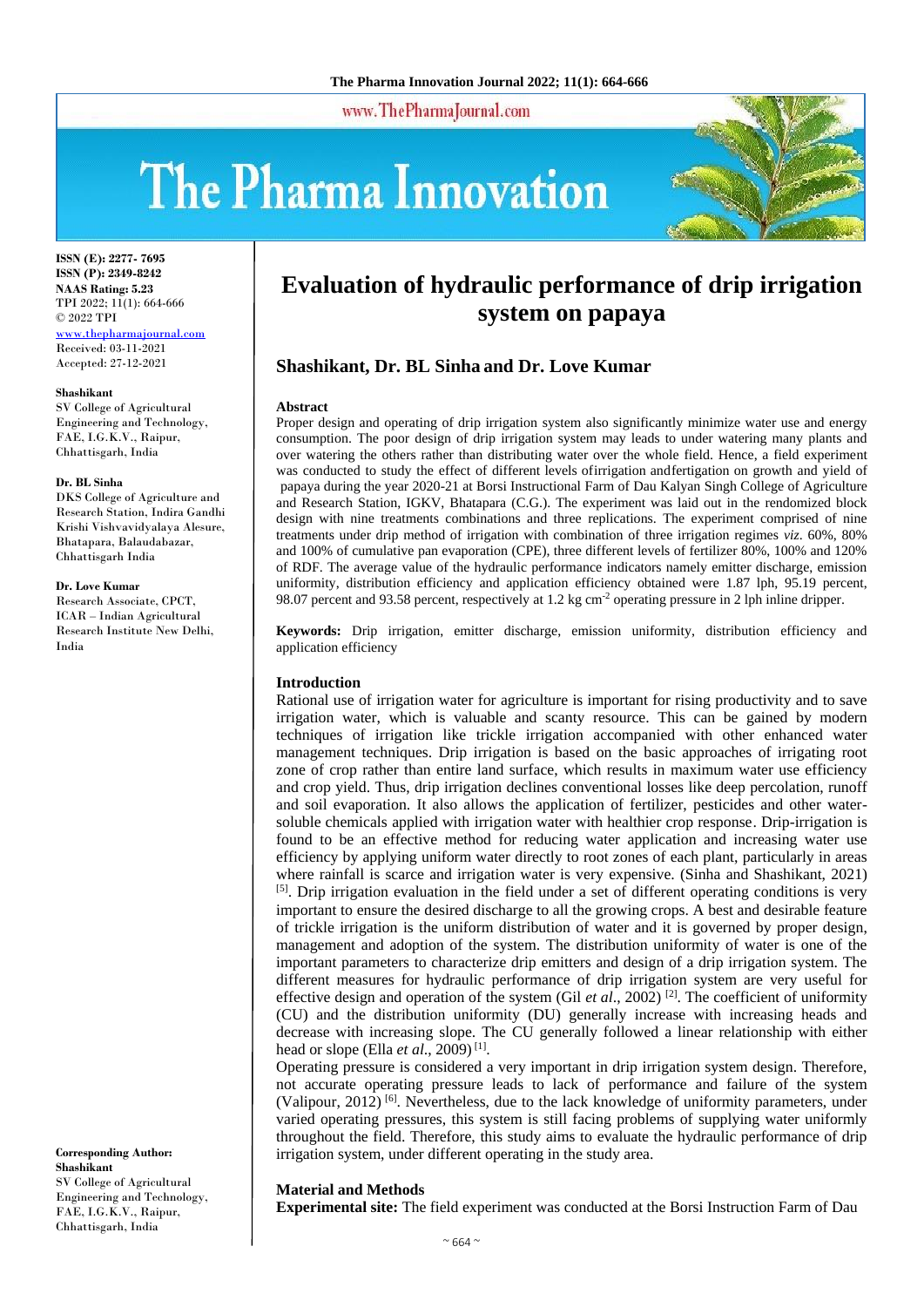Kalyan Singh College of Agriculture and Research Station, Bhatapara (C.G.). This is situated 21º44'17" N latitude and 81º59'32" E longitude in the year 2020-21. It has an average elevation of 273 meter above sea level.

**Emitter Discharge:** Emitters having discharge capacity i.e. 2 lph respectively were tested at different operating pressure i.e.  $0.8$ , 1.0 and 1.2 kg cm<sup>-2</sup> and these pressures are maintained by using control valve at head control unit and end of lateral. A pressure gauge was used to determine the operating pressure. To direct the discharge into the plastic and glass container, water was gathered using drippers. The duration of the tests varied depending on the pressure and drippers employed, and the results were converted into discharge per hour. Water collected in containers was measured with the help of measuring cylinder.

# **Emission Uniformity (EU)**

The EU during the field test is the ratio expressed as a percentage of average emitter discharge from the lower 1/4th of emitter to the average discharge of all the emitters of the drip system.

The average of lowest 1/4th of emitter was selected as a practical value for minimum discharge, as recommended by the United State Soil Conservation Services for field evaluation of irrigation systems and is expressed by the equation:

$$
\text{EU=}\frac{q_m}{q_a}
$$

# **Where**

 $EU =$  the field test emission uniformity, percentage

 $q_m$  = average of the lowest  $1/4<sup>th</sup>$  of the field data emitter discharge, l/h

 $q_a$  = average of all the field data emitter discharge,  $1/h$ 

**Table 1:** General criteria for Emission uniformity values

| <b>Emission uniformity</b> | <b>Classification</b> |  |
|----------------------------|-----------------------|--|
| 90% or greater             | excellent             |  |
| 80 to 90%                  | good                  |  |
| 70 to 80%                  | fair                  |  |
| less than 70%              | poor                  |  |

### **Distribution efficiency (Ed)**

The distribution efficiency determine show uniformly irrigation water can be distributed through a drip irrigation system into the field. It can be determined from the emitter flow variation along a lateral line in a drip irrigation system layout in the field and can be expressed by the equation,

$$
\mathrm{Ed} = 100 \cdot \left[ 1 \cdot \frac{\Delta q_a}{q_m} \right]
$$

#### **Where**

 $Ed = distribution$  efficiency in percentage  $q_m$  = mean emitter flow rate, lph  $\Delta q_a$  = average absolute deviation of each emitter flow from the mean emitter flow

$$
\Delta q_a = \left[\frac{q_r - q_{ave}}{q_{ave}}\right] * 100
$$

 $q_r$  = rated flow, lph

 $q_{avg}$  = Average emitter flow rate, lph

# **Application Efficiency (Ea)**

The ratio of water required at the root zone to the total amount of water applied is known as application efficiency. It demonstrates how well irrigation water is applied that is, what percentage of the water applied is stored in the root zone as needed and is available for plant use (Mane *et al.*, 2018)<sup>[4]</sup>. The water required in the root zone is supposed to be applied at the lowest flow rate possible and for the entire irrigation period. Therefore, application efficiency can be expressed as,

$$
E_a=100\ (\frac{q_{min}}{q_{avg}})
$$

**Where**

Ea= application efficiency, % qmin = minimum emitter flow rate, lph qavg = average emitter flow rate, lph

# **Average emitter flow rate can be expressed by equation**

$$
q_{avg} = \frac{v_w}{N T}
$$

#### **Where**

 $Vw =$  total volume of water applied, l  $N =$  total number of emitter  $T =$  total irrigation time

# **Results and Discussion**

The data obtained from experimental trials from drip irrigation system were used to determine different hydraulic performance indicators for evaluating the existing operational systems. The parameters namely emitter flow rate, emission uniformity distribution efficiency and application efficiency were used to evaluate the hydraulic performance of drip system.

**Emitter Discharge:** That Drip irrigation system was operated under field condition to study the different hydraulic parameters of the system.

**Table 2:** Performance parameters of drip irrigation system

|  |         | <b>S No. Emitter Parameters</b> | Operating pressure $(kg cm2)$ |       |       |
|--|---------|---------------------------------|-------------------------------|-------|-------|
|  |         |                                 | 0.8                           | 1.0   | 1.2   |
|  | $2$ lph |                                 | 1.16                          | 1.74  | 1.87  |
|  |         |                                 | 89.65                         | 93.10 | 95.19 |
|  |         |                                 | 93.37                         | 96.79 | 98.07 |
|  |         |                                 | 86.21                         | 91.95 | 93.58 |



**Fig 1:** Effect of operating pressure on emitter discharges

For this purpose, drip irrigation discharges were measured at